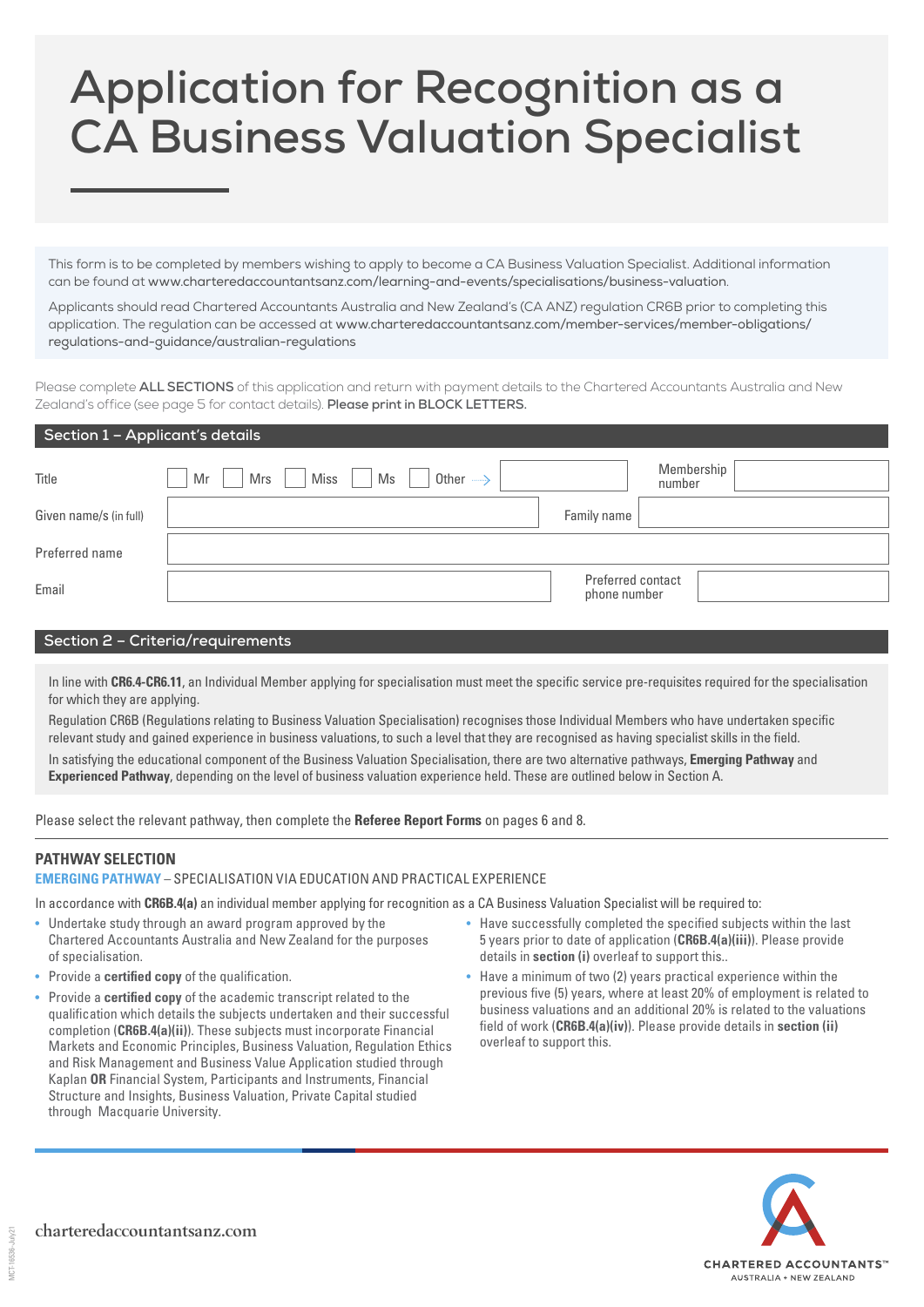|  |  |  |  |  | This is the identified pathway $\ \cdot\ $ Yes $\ \cdot\ $ No $\implies$ If you selected 'Yes' for the Emerging Pathway, please complete sections (i) and (ii) below. |
|--|--|--|--|--|-----------------------------------------------------------------------------------------------------------------------------------------------------------------------|
|--|--|--|--|--|-----------------------------------------------------------------------------------------------------------------------------------------------------------------------|

 $\overline{a}$ 

## i. EDUCATION HISTORY

Please outline the details of your educational history below. A **certified copy** of the qualification and related academic transcript must be attached to this application. (Please attach additional pages to this application if space provided is insufficient.)

|                                                  |              | application. (Please attach additional pages to this application if space provided is insufficient.)                                                   |              |                   |               |              |
|--------------------------------------------------|--------------|--------------------------------------------------------------------------------------------------------------------------------------------------------|--------------|-------------------|---------------|--------------|
| <b>Name of Award</b>                             |              |                                                                                                                                                        |              |                   |               |              |
| Name of Institution/<br><b>Training Provider</b> |              |                                                                                                                                                        |              |                   |               |              |
| <b>Successful completion of:</b>                 |              |                                                                                                                                                        |              |                   |               |              |
| <b>Kaplan</b>                                    |              | Financial Markets and Economic Principles ->>>>>> Date completed                                                                                       |              |                   | $\frac{1}{2}$ | (DD/MM/YYYY) |
|                                                  |              | <b>Business Valuation</b>                                                                                                                              |              | -> Date completed |               | (DD/MM/YYYY) |
|                                                  |              | <b>Regulation Ethics and Risk Management</b>                                                                                                           |              | -> Date completed |               | (DD/MM/YYYY) |
|                                                  |              | <b>Business Value Application</b>                                                                                                                      |              | -> Date completed |               | (DD/MM/YYYY) |
|                                                  | <b>OR</b>    |                                                                                                                                                        |              |                   |               |              |
| <b>Macquarie University</b>                      |              | Financial System, Participants and Instruments ->>>>>> Date completed                                                                                  |              |                   |               | (DD/MM/YYYY) |
|                                                  |              | <b>Financial Structure and Insights</b>                                                                                                                |              | Date completed    |               | (DD/MM/YYYY) |
|                                                  |              | <b>Business Valuation</b>                                                                                                                              |              | Date completed    |               | (DD/MM/YYYY) |
|                                                  |              | <b>Private Capital</b>                                                                                                                                 |              | Date completed    |               | (DD/MM/YYYY) |
| ii. EXPERIENCE                                   |              |                                                                                                                                                        |              |                   |               |              |
|                                                  |              | Please outline the details of your practical experience below. (Please attach additional pages to this application if space provided is insufficient.) |              |                   |               |              |
| <b>Current company</b><br>name                   |              |                                                                                                                                                        |              |                   |               |              |
| Current company<br>street address                |              |                                                                                                                                                        |              |                   | Suburb/City   |              |
|                                                  | <b>State</b> |                                                                                                                                                        | Postcode     |                   | Country       |              |
| Position title                                   |              |                                                                                                                                                        |              |                   |               |              |
| Position activities                              |              |                                                                                                                                                        |              |                   |               |              |
|                                                  |              |                                                                                                                                                        |              |                   |               |              |
| Employment type                                  |              | Full-time<br>Part-time -> at                                                                                                                           |              | hours per week    |               |              |
| Duration of<br>employment                        |              | to<br>(DD/MM/YYYY)                                                                                                                                     | (DD/MM/YYYY) | $=$<br>Years      | Months        |              |
| <b>Previous company</b><br>name                  |              |                                                                                                                                                        |              |                   |               |              |
| Company street<br>address                        |              |                                                                                                                                                        |              |                   | Suburb/City   |              |
|                                                  | <b>State</b> |                                                                                                                                                        | Postcode     |                   | Country       |              |

Employment type  $\Box$  Full-time  $\Box$  Part-time  $\rightarrow$  at hours per week

**Examployment**  $\begin{array}{c|c|c|c|c} & / & / & \hline \end{array}$  **to**  $\begin{array}{c|c|c} & / & / & \hline \end{array}$   $\begin{array}{c|c|c} \hline & / & / & \hline \end{array}$   $\begin{array}{c|c|c} \hline \end{array}$   $\begin{array}{c|c|c} \hline \end{array}$   $\begin{array}{c|c} \hline \end{array}$   $\begin{array}{c|c} \hline \end{array}$   $\begin{array}{c|c} \hline \end{array}$   $\begin{array}{c} \$ 

(DD/MM/YYYY)

Position title

Duration of

Position activities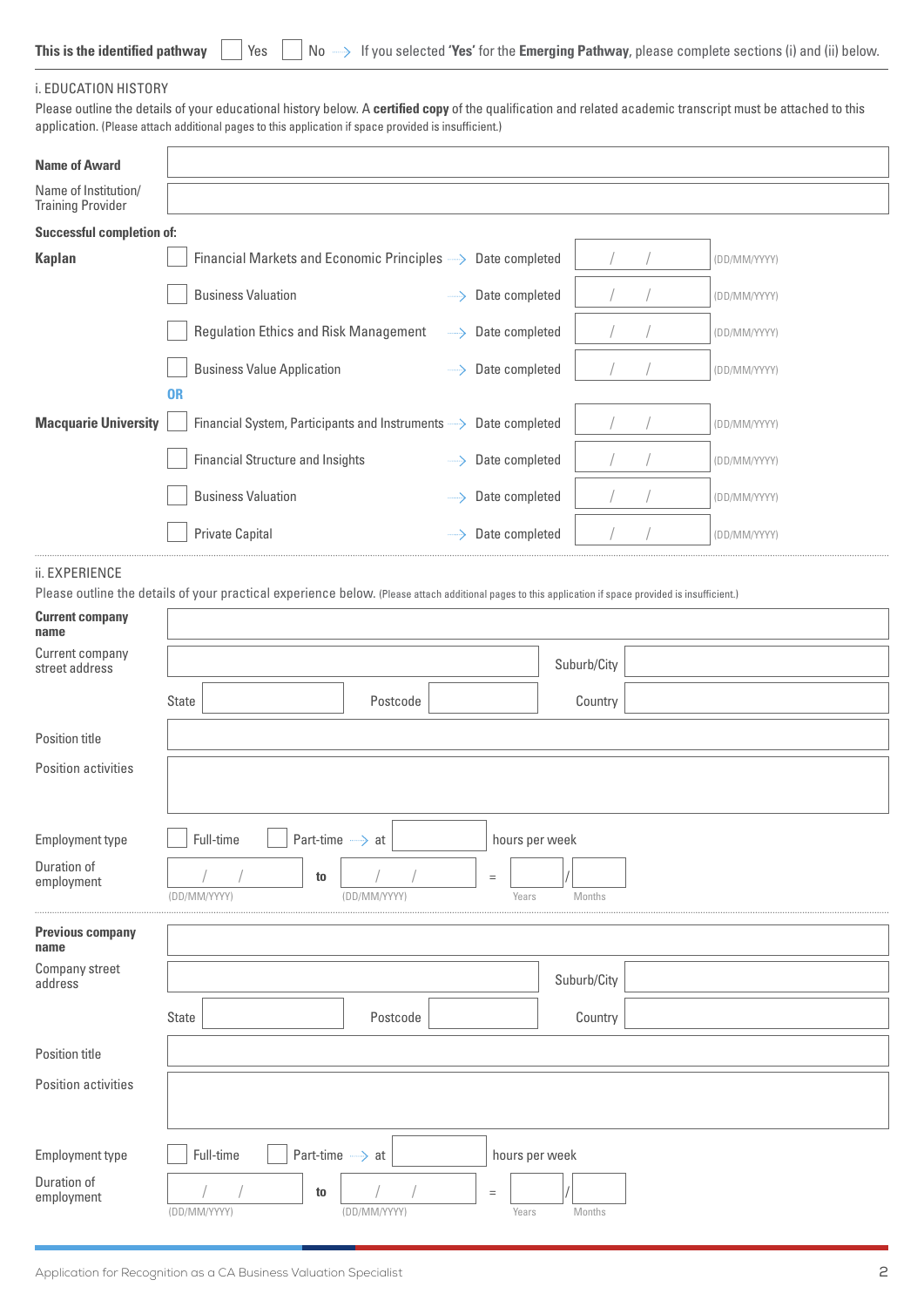## **EXPERIENCED PATHWAY** – SPECIALISATION VIA WORKSHOP AND PRACTICAL EXPERIENCE

In accordance with **CR6B.4(b)** an individual member applying for recognition as a CA Business Valuation Specialist will be required to:

| • Complete a workshop as specified by Chartered Accountants<br>Australia and New Zealand and successfully complete the assessment<br>component. | • Have successfully completed the workshop and assessment within the<br>last five (5) years (CR6B.4(b)(iii)). Please provide details in section (i)<br>below to support this.                                                                                                                                              |
|-------------------------------------------------------------------------------------------------------------------------------------------------|----------------------------------------------------------------------------------------------------------------------------------------------------------------------------------------------------------------------------------------------------------------------------------------------------------------------------|
| • Provide copy of the certificate as evidence of their successful<br>completion of the workshop and assessment (CR6B.4(b)(ii)).                 | • Have a minimum of four (4) years practical experience within the<br>previous ten (10) years, where at least 20% of employment is related to<br>business valuations and an additional 20% is related to the valuations<br>field of work (CR6B.4(b)(iv)). Please provide details in section (ii) below to<br>support this. |
| This is the identified pathway<br>Yes                                                                                                           | $No \longrightarrow$ If you selected 'Yes' for Experienced Pathway, please complete sections (i) below.                                                                                                                                                                                                                    |
| i. EDUCATION HISTORY                                                                                                                            |                                                                                                                                                                                                                                                                                                                            |
| application. (Please attach additional pages to this application if space provided is insufficient.)                                            | Please outline the details of your educational history below. A certified copy of the qualification and related academic transcript must be attached to this                                                                                                                                                               |

| Name of workshop                                 | <b>Business Valuation Specialisation Course</b> |              |
|--------------------------------------------------|-------------------------------------------------|--------------|
| Name of Institution/<br><b>Training Provider</b> |                                                 |              |
| Date completed                                   |                                                 | (DD/MM/YYYY) |

## **Section 3 – Declaration**

By signing below you declare, consent, agree and accept each of the following:

| 1. I declare that the information provided in this application is<br>true and correct.                                                     | 5. Unless I have indicated to the contrary by ticking the box below, consent<br>to my details which I have provided to CA ANZ, and any changes to those                                                                                                                           |
|--------------------------------------------------------------------------------------------------------------------------------------------|-----------------------------------------------------------------------------------------------------------------------------------------------------------------------------------------------------------------------------------------------------------------------------------|
| 2. I agree to produce such further evidence and information in<br>relation to this application as may be required by CA ANZ.               | details, being published by CA ANZ (including on a website) for the<br>purposes of identifying me as a CA Business Valuation Specialist.                                                                                                                                          |
| 3. I agree to be bound by the decision of the CA ANZ subject<br>to my rights of appeal.                                                    | I do not consent to my details which I have provided to CA ANZ<br>being published by CA ANZ for the purposes of identifying me as<br>a CA Business Valuation Specialist.                                                                                                          |
| 4. If my application is accepted, I undertake to satisfy the<br>ongoing training and development in accordance with<br>CR6.18 & CR6B.6(a). | 6. I declare that I satisfy the relevant practical experience requirements,<br>where at least 20% of employment is related to business valuations and<br>an additional 20% is related to the valuations field of work, in accordance<br>with $CR6B.4(a)(iv)$ or $CR6B.4(b)(iv)$ . |
| PLEASE SIGN AND DATE                                                                                                                       |                                                                                                                                                                                                                                                                                   |
|                                                                                                                                            |                                                                                                                                                                                                                                                                                   |

| $\sim$<br>Signature | Date |  | (DD/MM/YYYY) |
|---------------------|------|--|--------------|
|                     |      |  |              |

In order to enable the broader community to search the new 'Find a CA' site in a more informed manner, could you please identify your key areas of practice within business valuation by ticking the boxes below. This information will be accessible on our refreshed website.

| <b>Independent Expert Reports</b> | Family Law                  |
|-----------------------------------|-----------------------------|
| <b>Financial Reporting</b>        | <b>Share Based Payments</b> |
| Tax                               | Merger & Acquisitions       |
| <b>Disputes</b>                   | <b>Strategic Advisory</b>   |
|                                   |                             |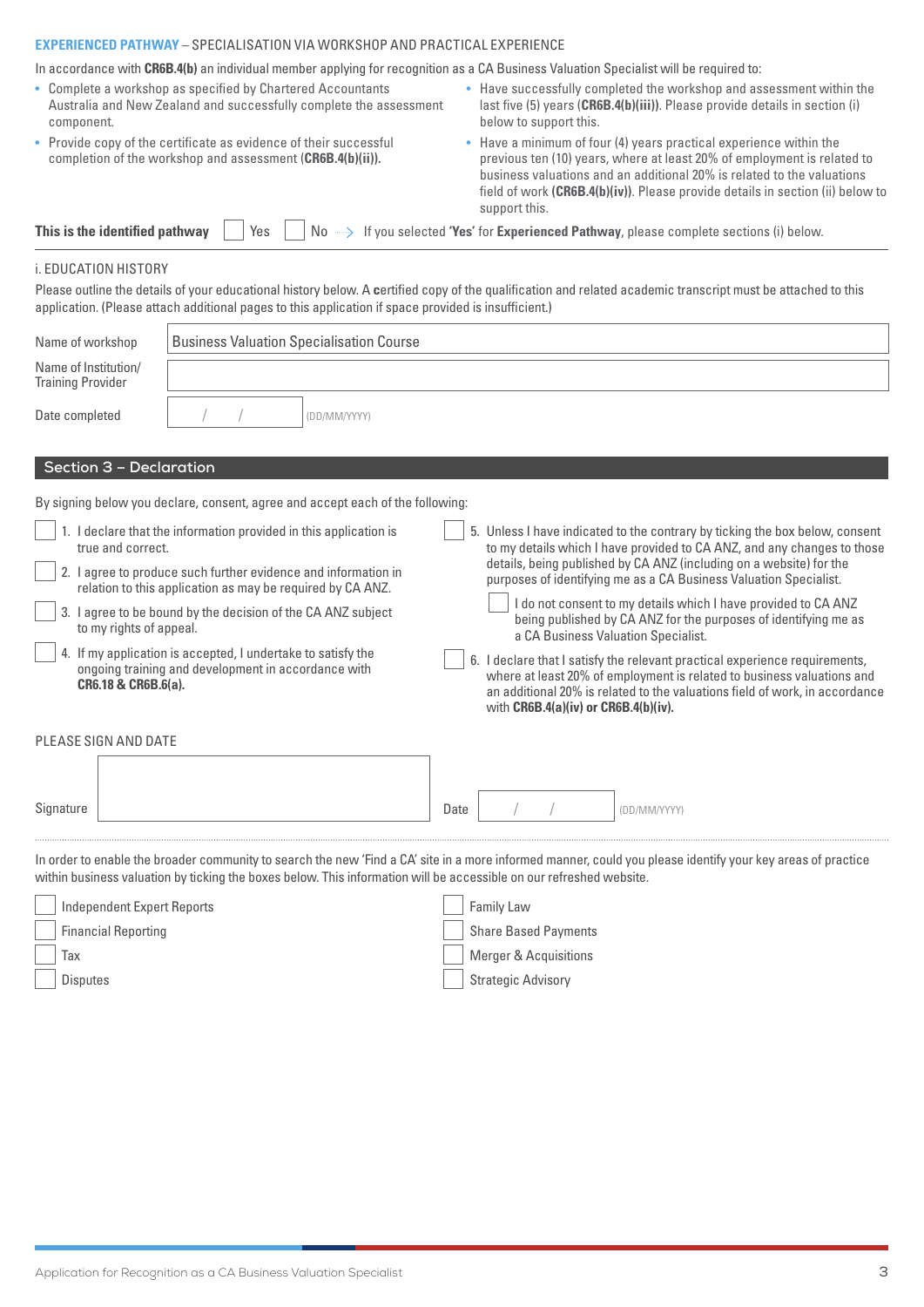## **Section 4 – Privacy Statement**

By providing personal information to us in this form you consent to Chartered Accountants ANZ (all boxes must be ticked in order for Chartered Accountants ANZ to progress your application):

- (a) using and disclosing your personal information in accordance with our Privacy Policy, available at [www.charteredaccountantsanz.](http://www.charteredaccountantsanz.com/privacy) [com/privacy](http://www.charteredaccountantsanz.com/privacy);
- (b) disclosing to third parties your (current or former) status as a member of Chartered Accountants ANZ;
- (c) disclosing to regulators, law enforcement bodies, professional associations and government or statutory bodies the details of any final adverse determinations (including sanctions) in relation to your professional and/or ethical conduct that are made by the Disciplinary Tribunals or Appeal Tribunals (or their predecessor bodies, as they may
	- be reconstituted or renamed from time to time); and
- (d) collecting from third parties information relating to your membership of a trade or professional association or union, your criminal record (if any), your health, religious, religious beliefs or affiliations, racial or ethnic origin and any other sensitive information to the extent that it is reasonably necessary for one more of the functions or activities of Chartered Accountants ANZ.

We collect, use and disclose your personal information in connection with your application, the management and administration of members and/or programs, the provision of products and services and/or to communicate with you. If you do not provide your personal information, we may be unable to process your application. We may disclose your information to agents, contractors and service providers such as where we outsource functions and to other third parties such as local and international professional bodies, ASIC, the Companies Office, and other regulators and government and statutory bodies. By completing this form, unless you opt-out, you consent to us also using and disclosing your information for promotional and marketing purposes. You can opt-out by contacting us at **[privacy@charteredaccountantsanz.com](mailto:privacy%40charteredaccountantsanz.com?subject=)** or on 1300 137 322 in Australia or 0800 469 422 in New Zealand. We may also have collected information about you from a third party. It is likely that your personal information will be disclosed to overseas recipients (as provided in our Privacy Policy, including the location of those entities). The Privacy Policy sets out how Chartered Accountants ANZ handles your personal information including how you can seek to access and correct your information or raise a privacy concern with us and how it will be dealt with as well as details about the disclosure of your information to entities overseas. By providing us with your information, you consent to us using, disclosing and otherwise handling your information as set out above and in that Privacy Policy.

#### **Section 5 – Fee and Payment details**

### **Fees:**

#### APPLICATION FEE

An Application fee of \$231.82 (AUD\$) is payable for **approved applications only.**

#### SPECIALIST MEMBERSHIP FEES

The specialist membership fee is based on a financial year (July to June). A pro-rata fee applies if the application is approved in any month other than July (see table below).

|             |                      | JUL    | AUG    | SEP    | 0CT    | NOV    | DEC    | JAN    | FEB    | <b>MAR</b> | APP   | <b>MAY</b>     | JUN   |
|-------------|----------------------|--------|--------|--------|--------|--------|--------|--------|--------|------------|-------|----------------|-------|
| Fee payable | AUD\$<br>(incl. GST) | 280.00 | 256.70 | 233.40 | 210.10 | 186.80 | 163.50 | 140.20 | 116.90 | 93.60      | 70.30 | $\overline{A}$ | 23.70 |

 **Yes,** I authorise Chartered Accountants Australia and New Zealand to deduct the appropriate fees from my credit card. (see payment details provided below)

#### **Payable by:**

|                         | <b>Chartered Accountants Amex</b> |                   |                   |  |
|-------------------------|-----------------------------------|-------------------|-------------------|--|
| Amex                    | Visa                              | <b>MasterCard</b> | Diners Club       |  |
| Card number             |                                   |                   |                   |  |
| Expiry date             |                                   |                   | <b>CVV</b> number |  |
| Cardholder<br>number    |                                   |                   |                   |  |
| Cardholder<br>signature |                                   |                   |                   |  |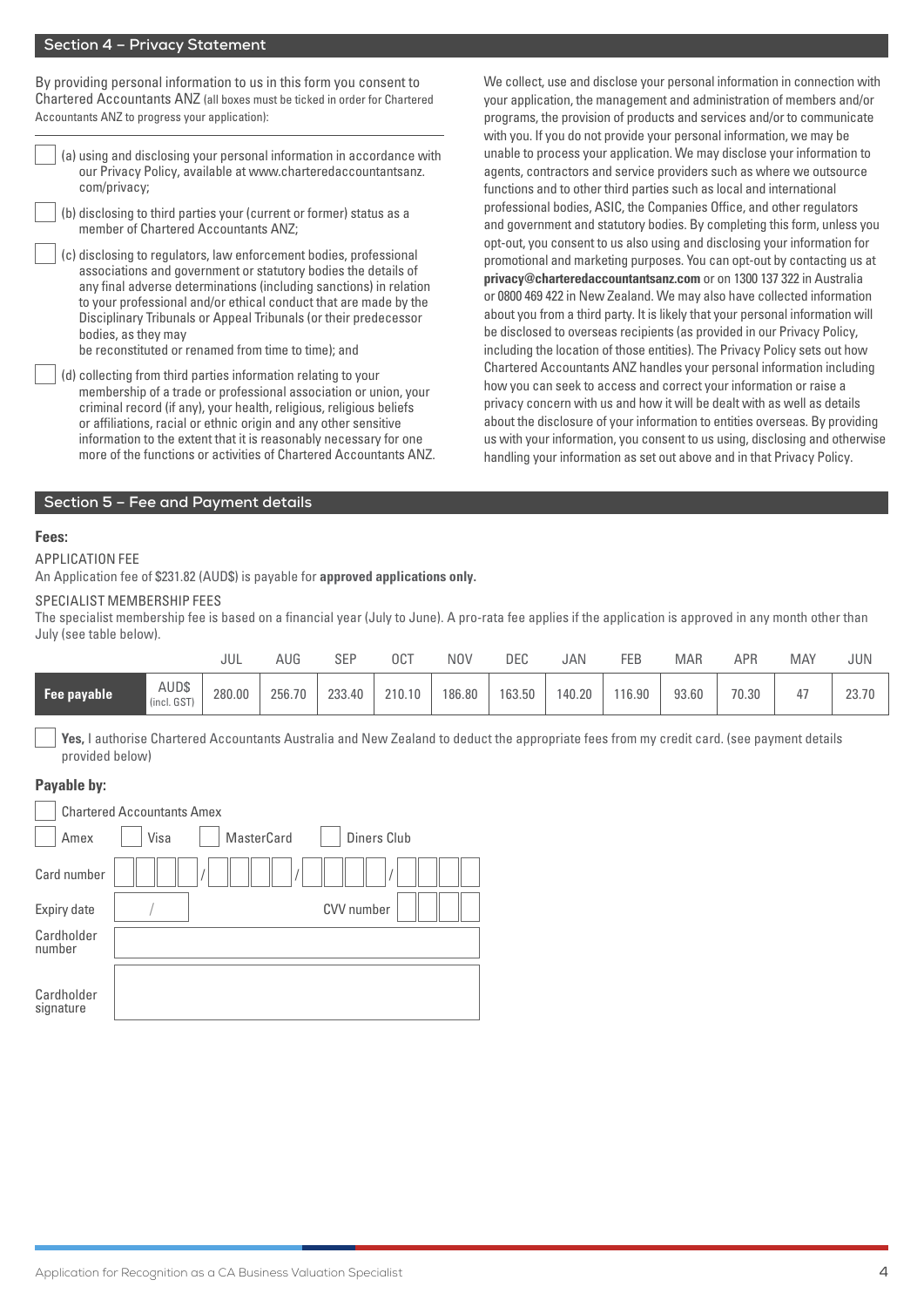## **Section 7 – Checklist**

I have completed (please cross):

**All** the applicable sections  $(1 - 5)$ 

I have provided/attached the following (please cross)

Payment authorisation/payment for the application

**Original certified copy** of the qualification and related academic transcript detailing subjects undertaken and their successful completion (Emerging Pathway, if applicable)

## **Section 7 – Submitting your application form**

Please submit your completed application form/supporting documents with payment to:

**EMAIL** [assessment@charteredaccountantsanz.com](mailto:assessment@charteredaccountantsanz.com)



**OR**

If you have a 'digital signature' simply click the **submit button**

For further enquiries or additional information please contact the Chartered Accountants Service Centre on:

| <b>EMAIL</b> | service@charteredaccountantsanz.com            |                          |  |  |  |  |
|--------------|------------------------------------------------|--------------------------|--|--|--|--|
| PHONE        | AUSTRALIA 1300 137 322                         | OVERSEAS +61 2 9290 5660 |  |  |  |  |
|              | <b>WEBSITE</b> www.charteredaccountantsanz.com |                          |  |  |  |  |

**Certificate** as evidence of successful completion of workshop and

assessment (Experienced Pathway, if applicable)

 Referee Report No. 1 Referee Report No. 2

Additional evidence of practical experience (if available)

Chartered Accountants Australia and New Zealand ABN 50 084 642 571 (CA ANZ)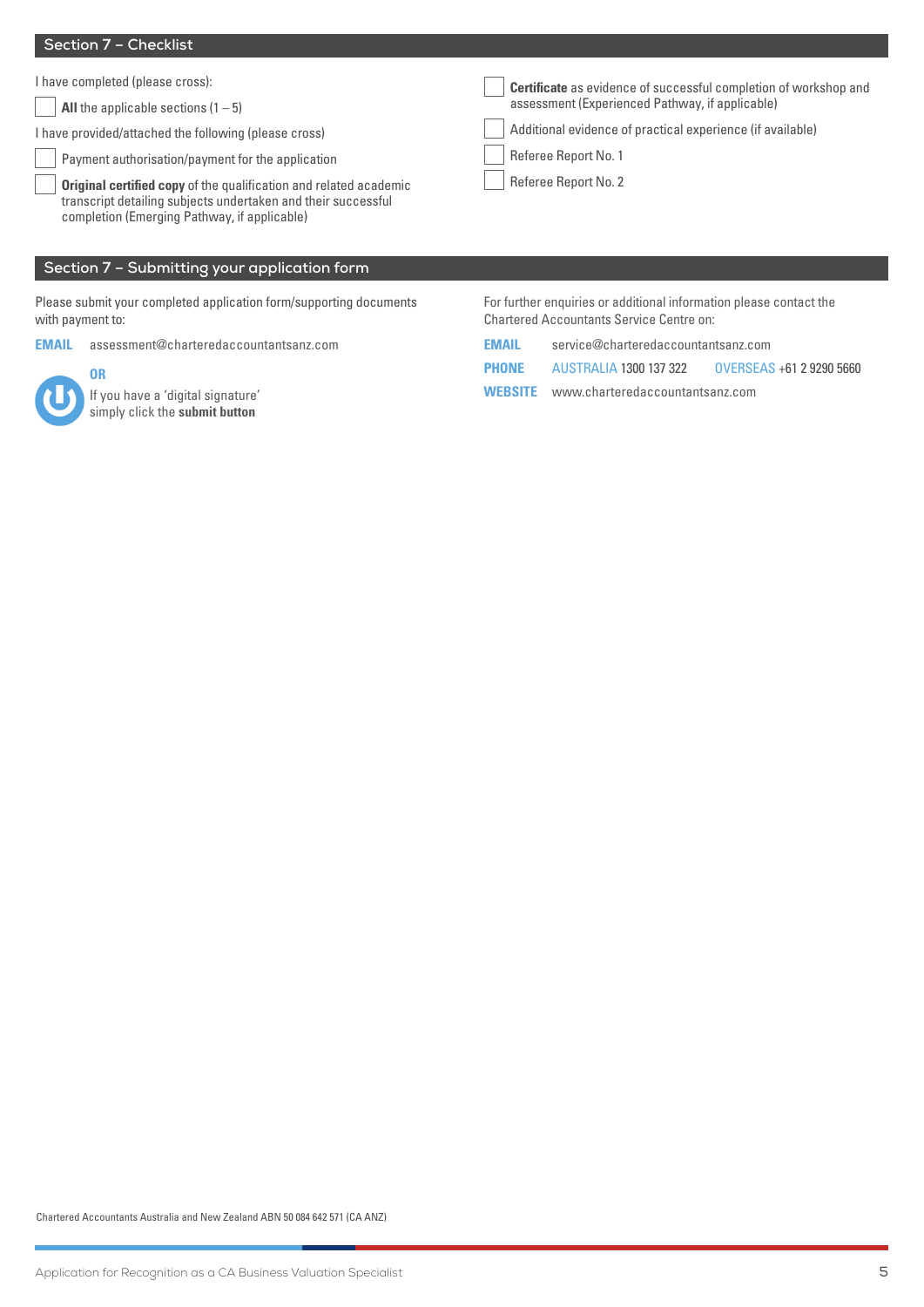# **Referee Report Form**

This form will support the application for recognition as a CA Risk Specialist. **Please print in BLOCK LETTERS.** 

| Section 1 - Applicant's details |                                                    |             |  |  |  |
|---------------------------------|----------------------------------------------------|-------------|--|--|--|
| Title                           | Mr<br>Miss<br>Ms<br>Mrs<br>Other $\longrightarrow$ |             |  |  |  |
| Given name/s (in full)          |                                                    | Family name |  |  |  |
| Company name                    |                                                    |             |  |  |  |
|                                 |                                                    |             |  |  |  |

## **Section 2 – Referee's details**

## **Important information for referees**

Chartered Accountants Australia and New Zealand has established a Business Valuation Specialisation to recognise, support and promote Chartered Accountants offering quality business valuation services to clients. The Specialisation will also be a mechanism through which Chartered Accountants Australia and New Zealand demonstrates leadership in the industry.

The reference must be **prepared by the referee themselves**. The reference should not be a 'form' letter that is simply signed by the referee.

In accordance with **CR6B.5** an individual member applying for recognition as a CA Business Valuation Specialist will be required to:

- At least one of the references must be from a CA with 3 years membership or more who has known the applicant for 12 months or more (**CR6B.5(b))**.
- Both of the references must attest to the individual member's skills and knowledge in business valuations (**CR6B.5(c)**).
- References should not be from a family member or employee of the applicant **(CR6E.5(e))**.
- One of the references should be from a person outside the organisation **(CR6E.5(d))**.
- The reference must be prepared by the referee themselves and should not be a 'form' letter that is simply signed by the referee **(CR6E.5(f))**. Note: An electronic signature is permitted for the Referee's Report.

Members need to demonstrate a minimum amount of practical business valuation experience. This requirement varies depending on their experience and thus the chosen pathway for this application. If the experience includes a:

- Minimum of two (2) years practical experience within the previous five (5) years, where at least 20% of employment is related to business valuations and an additional 20% is related to the valuations field of work, then the **Emerging Pathway** applies
- Minimum of four (4) years practical experience within the previous ten (10) years, where at least 20% of employment is related to business valuations and an additional 20% is related to the valuations field of work, then the **Experienced Pathway** applies.

| Title                                                                                         | <b>Miss</b><br>Other $\longrightarrow$<br>Mrs<br>Mr<br>Ms |                           |  |  |  |
|-----------------------------------------------------------------------------------------------|-----------------------------------------------------------|---------------------------|--|--|--|
| Given name/s (in full)                                                                        |                                                           | Family name               |  |  |  |
| CA Member ID Number (where applicable)                                                        |                                                           |                           |  |  |  |
| Company name                                                                                  |                                                           |                           |  |  |  |
| Position title                                                                                |                                                           |                           |  |  |  |
| Email                                                                                         |                                                           | Preferred phone<br>number |  |  |  |
| Relation to applicant                                                                         |                                                           |                           |  |  |  |
| (NOTE: Reference can not be from a family member or an employee who reports to the applicant) |                                                           |                           |  |  |  |
| Period of time the applicant has been involved in the area of risk:<br>years                  |                                                           |                           |  |  |  |

Continued overleaf >

Chartered Accountants Australia and New Zealand ABN 50 084 642 571 (CA ANZ)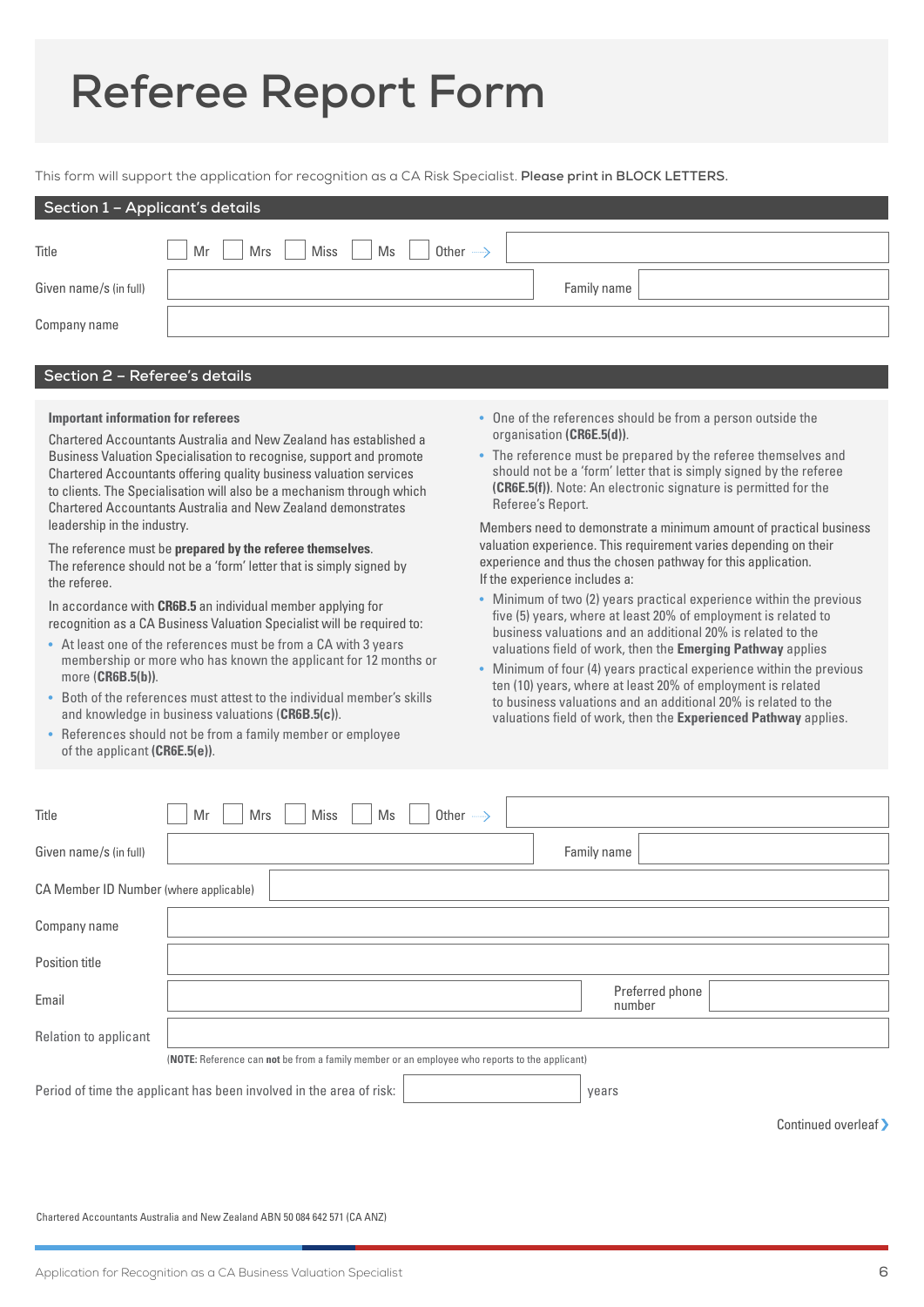**Please comment on the applicant's skills, knowledge and experience in risk, particularly their involvement in risk engagements. You may also add some comments regarding the applicant's character and reputation.** 

**I certify that the information given above is true and correct.**

Signature **Date / / / (DD/MM/YYYY)** 

**For assistance in completing the form, please contact us on:**

**EMAIL [assessment@charteredaccountantsanz.com](mailto:assessment%40charteredaccountantsanz.com?subject=) PHONE** AUSTRALIA **1300 137 322** OVERSEA **+61 2 9290 5660**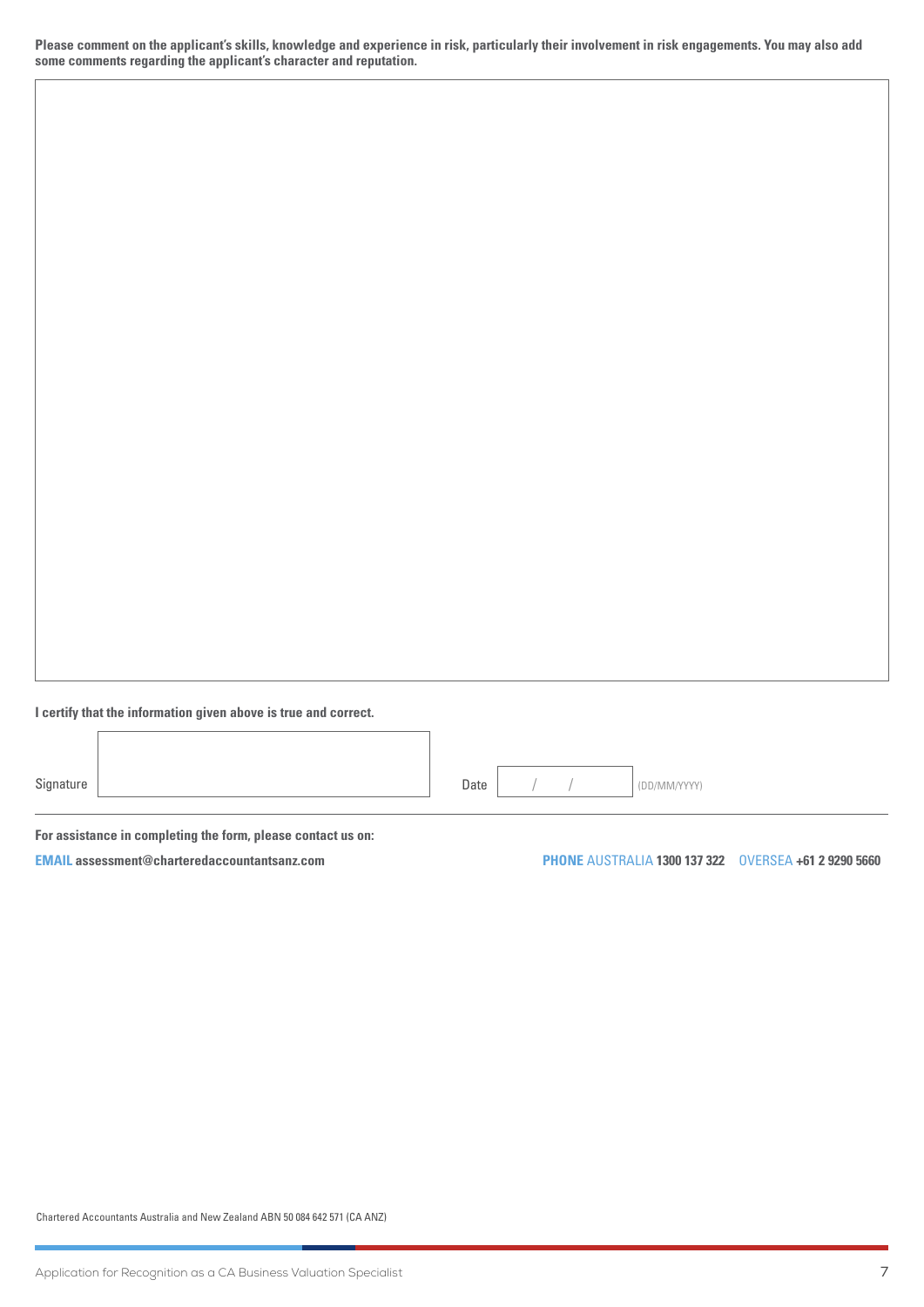# **Referee Report Form**

This form will support the application for recognition as a CA Risk Specialist. **Please print in BLOCK LETTERS.** 

| Section 1 - Applicant's details |                                                    |             |  |  |  |
|---------------------------------|----------------------------------------------------|-------------|--|--|--|
| Title                           | Mr<br>Miss<br>Ms<br>Mrs<br>Other $\longrightarrow$ |             |  |  |  |
| Given name/s (in full)          |                                                    | Family name |  |  |  |
| Company name                    |                                                    |             |  |  |  |
|                                 |                                                    |             |  |  |  |

## **Section 2 – Referee's details**

## **Important information for referees**

Chartered Accountants Australia and New Zealand has established a Business Valuation Specialisation to recognise, support and promote Chartered Accountants offering quality business valuation services to clients. The Specialisation will also be a mechanism through which Chartered Accountants Australia and New Zealand demonstrates leadership in the industry.

The reference must be **prepared by the referee themselves**. The reference should not be a 'form' letter that is simply signed by the referee.

In accordance with **CR6B.5** an individual member applying for recognition as a CA Business Valuation Specialist will be required to:

- At least one of the references must be from a CA with 3 years membership or more who has known the applicant for 12 months or more (**CR6B.5(b))**.
- Both of the references must attest to the individual member's skills and knowledge in business valuations (**CR6B.5(c)**).
- References should not be from a family member or employee of the applicant **(CR6E.5(e))**.
- One of the references should be from a person outside the organisation **(CR6E.5(d))**.
- The reference must be prepared by the referee themselves and should not be a 'form' letter that is simply signed by the referee **(CR6E.5(f))**. Note: An electronic signature is permitted for the Referee's Report.

Members need to demonstrate a minimum amount of practical business valuation experience. This requirement varies depending on their experience and thus the chosen pathway for this application. If the experience includes a:

- Minimum of two (2) years practical experience within the previous five (5) years, where at least 20% of employment is related to business valuations and an additional 20% is related to the valuations field of work, then the **Emerging Pathway** applies
- Minimum of four (4) years practical experience within the previous ten (10) years, where at least 20% of employment is related to business valuations and an additional 20% is related to the valuations field of work, then the **Experienced Pathway** applies.

| Title                                                                                         | Mrs<br><b>Miss</b><br>Other $\longrightarrow$<br>Mr<br>Ms |                           |  |  |
|-----------------------------------------------------------------------------------------------|-----------------------------------------------------------|---------------------------|--|--|
| Given name/s (in full)                                                                        |                                                           | Family name               |  |  |
| CA Member ID Number (where applicable)                                                        |                                                           |                           |  |  |
| Company name                                                                                  |                                                           |                           |  |  |
| Position title                                                                                |                                                           |                           |  |  |
| Email                                                                                         |                                                           | Preferred phone<br>number |  |  |
| Relation to applicant                                                                         |                                                           |                           |  |  |
| (NOTE: Reference can not be from a family member or an employee who reports to the applicant) |                                                           |                           |  |  |
| Period of time the applicant has been involved in the area of risk:<br>years                  |                                                           |                           |  |  |

Continued overleaf >